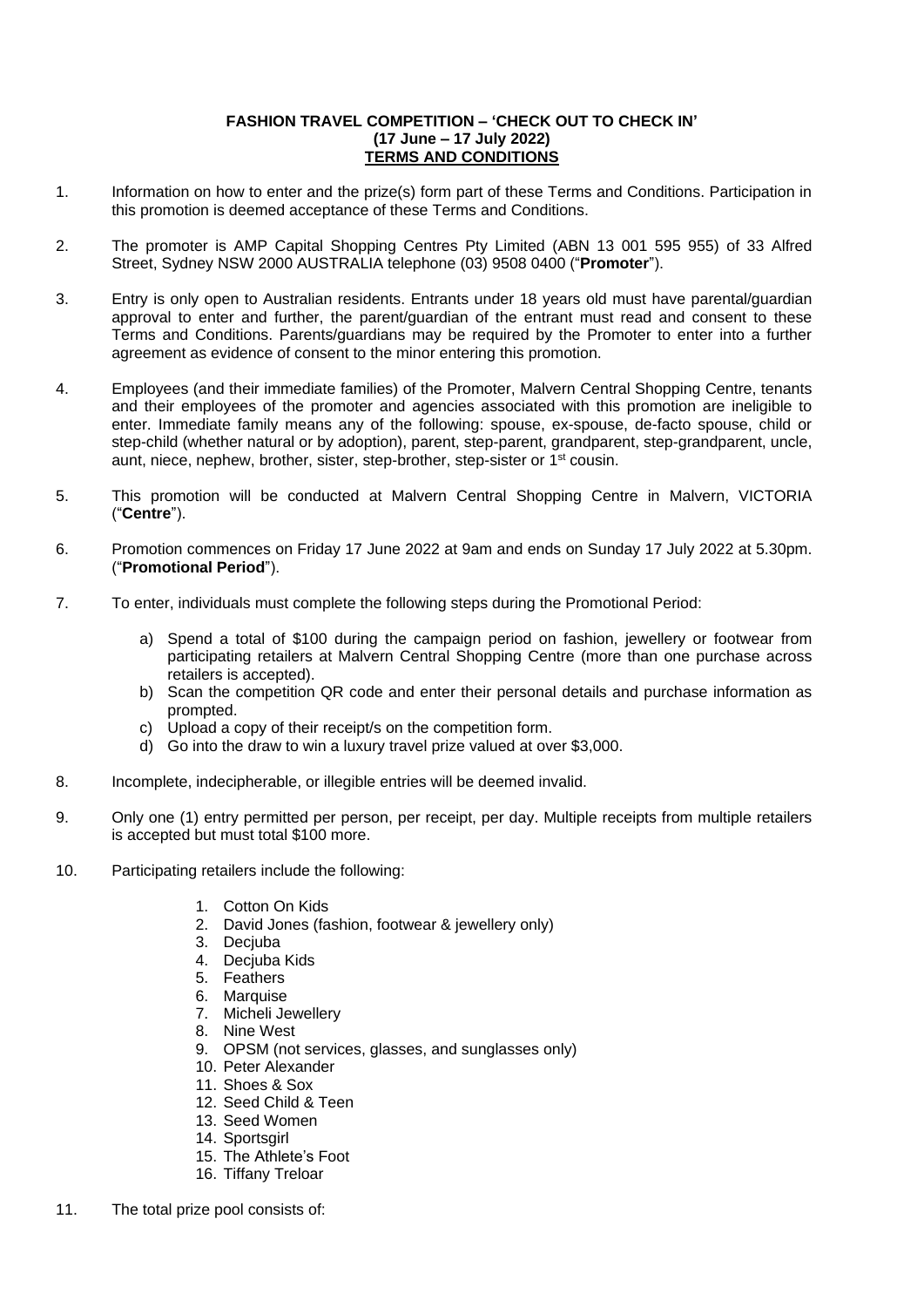- 1 x 3-piece Antler luggage set from David Jones valued at \$897.00
	- 1 x \$1,000 Malvern Central gift card to curate the perfect holiday wardrobe
- 6 x Assouline travel books including Amalfi, Palm Beach, Mykonos, Capri, Tulum and Ibiza valued at \$1,032.00.
- 1 x \$200.00 gift card from Australia Skin Clinics
- 1 x \$200.00 gift voucher from Intaglio Hair

The total prize pool is valued at \$3,329.00.

- 12. Promotion ends on Sunday 17 July 2022.
- 13. The winner will be drawn on Tuesday 19 July 2022 at 9.00am at Centre Management, Malvern Central Shopping Centre, 110-122 Wattletree Road, Malvern, Vic 3144.
- 14. The winner will be contacted via email and phone.
- 15. Entrants must retain original purchase receipt(s) as proof of purchase. Failure to produce the proof of purchase for all entries when requested may, in the absolute discretion of the Promoter, result in invalidation of ALL of an entrant's entries and forfeiture of any right to a prize. Purchase receipt(s) must clearly specify the store of purchase and that the purchase was made during the Promotional Period but prior to entry.
- 16. The Promoter reserves the right, at any time, to verify the validity of entries and entrants (including an entrant's identity, age and place of residence) and reserves the right, in its sole discretion, to disqualify any individual who the Promoter has reason to believe has breached any of these Terms and Conditions, tampered with the entry process or engaged in any unlawful or other improper misconduct calculated to jeopardise fair and proper conduct of the promotion. Errors and omissions may be accepted at the Promoter's discretion. Failure by the Promoter to enforce any of its rights at any stage does not constitute a waiver of those rights. The Promoter's legal rights to recover damages or other compensation from such an offender are reserved.
- 17. If there is a dispute as to the identity of an entrant, the Promoter reserves the right, in its sole discretion, to determine the identity of the entrant.
- 18. Prizes, or any unused portion of a prize, are not transferable or exchangeable and cannot be taken as cash, unless otherwise specified.
- 19. Entrants consent to the Promoter using their name, likeness, image and/or voice in the event they are a winner (including photograph, film and/or recording of the same) in any media for an unlimited period without remuneration for the purpose of promoting this promotion (including any outcome), and promoting any products manufactured, distributed and/or supplied by the Promoter.
- 20. If this promotion is interfered with in any way or is not capable of being conducted as reasonably anticipated due to any reason beyond the reasonable control of the Promoter, including but not limited to technical difficulties, unauthorised intervention or fraud, the Promoter reserves the right, in its sole discretion, to the fullest extent permitted by law: (a) to disqualify any entrant; or (b) subject to any written directions from a regulatory authority, to modify, suspend, terminate or cancel the promotion, as appropriate.
- 21. If this promotion is unable to be completed due to a COVID-19 lockdown forcing fashion stores to close, winners will be chosen up to that week. E.g., if the campaign ceased after two weeks, 10 gift cards will be given away. If the campaign ceases after 3 weeks, 15 gift cards will be given away.
- 22. Entrants agree that they are fully responsible for any materials they submit via the promotion including but not limited to comments, recordings and images ("**Content**"). The Promoter shall not be liable in any way for such Content to the full extent permitted by law. The Promoter may remove or decline to publish any Content without notice for any reason whatsoever. Entrants warrant and agree that:
	- (a) they will not submit any Content that is unlawful or fraudulent, or that the Promoter may deem in breach of any intellectual property, privacy, publicity or other rights, defamatory, obscene, derogatory, pornographic, sexually inappropriate, violent, abusive, harassing, threatening,